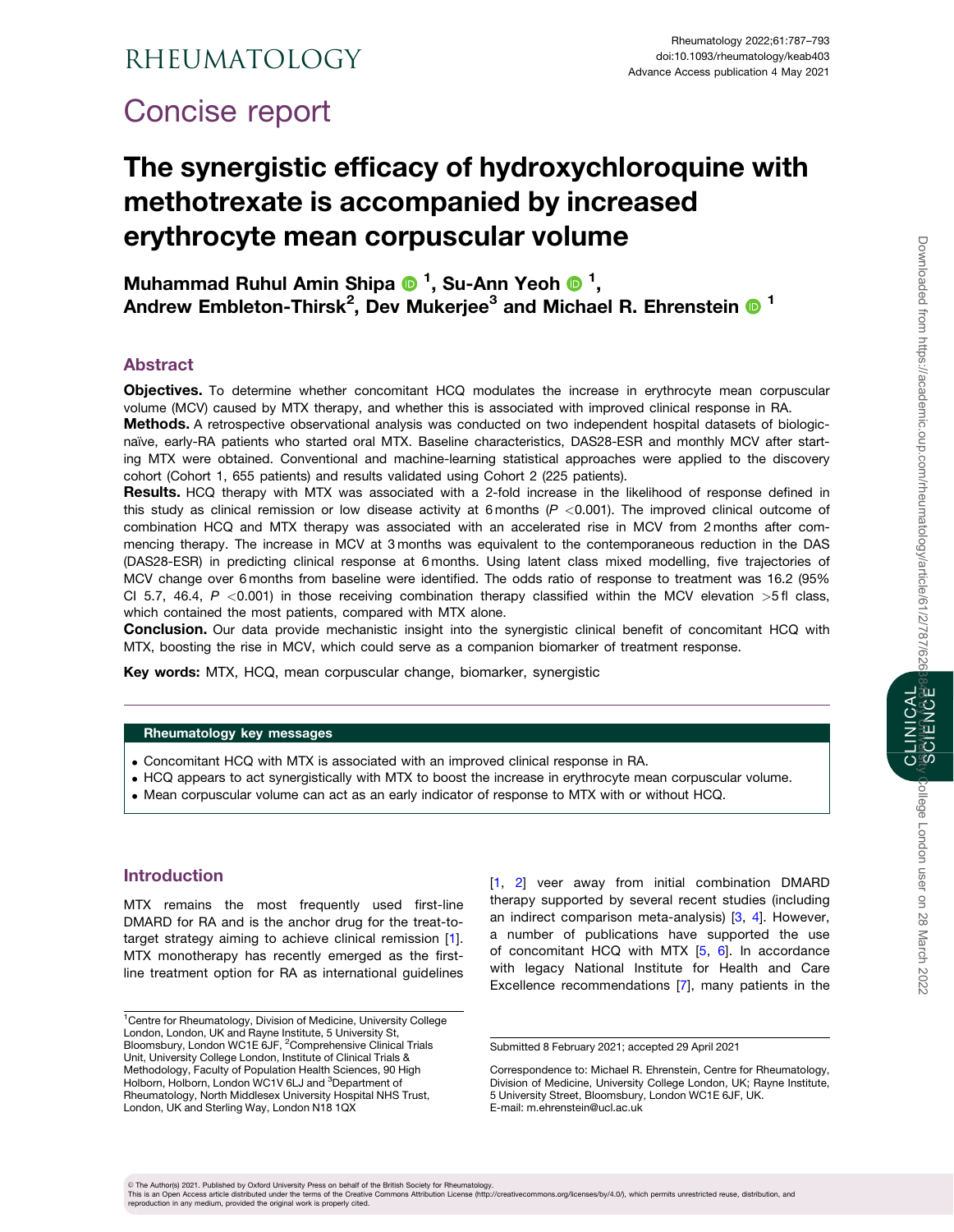<span id="page-1-0"></span>UK were started on initial combination therapy, which in our practice was predominantly MTX and HCQ until the 201[8](#page-5-0) update  $[8]$ .

There are conflicting reports relating to how HCQ affects the pharmacodynamics of MTX. HCQ was found to increase the exposure to MTX [[9](#page-5-0)], though others suggested it reduced the absorption of MTX resulting in lower bioavailability [[10](#page-5-0)]. MTX undergoes rapid intracellular uptake after absorption [\[11](#page-5-0), [12](#page-6-0)]. One effect of MTX is to increase erythrocyte mean corpuscular volume (MCV), a component of the full blood count, which is routinely measured during treatment. An association between MCV and clinical response to MTX has been described [\[13\]](#page-6-0). Thus, the impact of MTX on MCV may be useful and readily available surrogate to address whether HCQ affects the bioavailability of MTX. To provide insight into the potential synergy between these two DMARDs, we documented the longitudinal change in erythrocyte MCV after commencing MTX with or without HCQ and its relationship with clinical outcome.

## **Methods**

A real-world data analysis was performed on adult, biologic-naïve, early RA patients (according to 2010 ACR/EULAR classification criteria) [[14](#page-6-0)] who had started oral MTX from January 2010 to December 2019 at University College London Hospital (discovery cohort, Cohort 1) and at North Middlesex University Hospital (validation cohort, Cohort 2). Patients with known folate or B12 deficiency, active thyroid dysfunction or myelodysplastic syndrome were excluded due to the potential impact upon MCV.

Data were extracted from the hospitals' clinical database in June 2020. Demographics and baseline disease characteristics (age, gender, race, disease duration, haemoglobin, CRP, smoking status, antibody status) were recorded. Patients were defined as seropositive if they were positive for RF or anti-CCP antibodies according to the local laboratory normal range. DAS28- ESR disease outcome scores were obtained at baseline, and at 3 and 6 months. MCV was collected at baseline and monthly for 6 months. Concomitant use of oral prednisolone and conventional synthetic DMARDs, such as HCQ, SSZ and LEF, were recorded.

Response was defined as attainment of remission (DAS28-ESR  $\leq$ 2.6) or low disease activity (DAS28-ESR 2.6–3.2) at 6 months after commencing MTX and no initiation of additional DMARDs within 6 months of MTX initiation.

#### **Statistics**

Statistical analysis was performed using R software version 4.0.2 for Mac OS (R Foundation for Statistical Computing, Vienna, Austria).

For time-dependent variables such as MCV change from baseline, monthly area under the receiver operating characteristics (AUROC) to predict MTX response at 6 months were calculated using Cohort 1. Following univariate logistic regression, to select predictors for the final multiple logistic regression model, the least absolute shrinkage and selection operator penalized regression method was applied. The accuracy of this model was tested using Cohort 2. The effects of the variables were further tested on Cohort 1 using different methods of supervised machine learning for classification. A linear mixed model was fitted using randomeffect for individual patients and fixed-effect for follow-up time intercepting with treatment outcomes and types of treatments, to examine the longitudinal change of MCV (pairwise post hoc comparisons by Bonferroni correction). Finally, latent class mixed models were used to investigate trajectories of MCV change from baseline to 6 months with mixed-effect models. The characteristics of the patients between latent classes were tested by non-parametric testing. (Further statistical details are provided in [Supplementary Methods](https://academic.oup.com/rheumatology/article-lookup/doi/10.1093/rheumatology/keab403#supplementary-data), available at Rheumatology online.)

#### Ethics approval

Ethical approval was not required by the National Health Service Research Ethics Committee.

## **Results**

#### Baseline characteristics of the two cohorts

Selection of patients with their baseline demographics and disease characteristics are summarized in [supple](https://academic.oup.com/rheumatology/article-lookup/doi/10.1093/rheumatology/keab403#supplementary-data)[mentary Fig. S1](https://academic.oup.com/rheumatology/article-lookup/doi/10.1093/rheumatology/keab403#supplementary-data) and [Table S1,](https://academic.oup.com/rheumatology/article-lookup/doi/10.1093/rheumatology/keab403#supplementary-data) available at Rheumatology online. In Cohort 1 55% (358/655) and in Cohort 2 58% (130/225) achieved either DAS28-ESR remission or low disease activity at 6 months. Some 34% (224/655) and 35% (78/225) of patients achieved remission at 6 months in Cohort 1 and Cohort 2, respectively.

### Identification of predictors of response to MTX at 6 months

We first determined the relationship between the monthly changes in MCV after commencing MTX, and clinical outcome at 6 months, in particular attainment of remission or low disease activity. AUROC of monthly change in MCV to predict MTX response at 6 months are shown in [supplementary Fig. S2](https://academic.oup.com/rheumatology/article-lookup/doi/10.1093/rheumatology/keab403#supplementary-data), available at Rheumatology online. MCV change at 3 months was the earliest time point where the AUROC was >0.70 and therefore was selected for the logistic regression model to evaluate MCV as a predictor of remission at 6 months and its interaction with other variables including concomitant HCQ. Univariate logistic regression of the variables was performed [\(supplementary Fig. S3](https://academic.oup.com/rheumatology/article-lookup/doi/10.1093/rheumatology/keab403#supplementary-data), available at Rheumatology online). Five variables were retained ([Fig. 1A\)](#page-2-0) for the final model (AUROC 0.82, McFadden's R Square 0.44). A rise in MCV (by 1 fl from baseline) and reduction of DAS28-ESR score (by 1 unit from baseline) at 3 months increased the likelihood of clinical response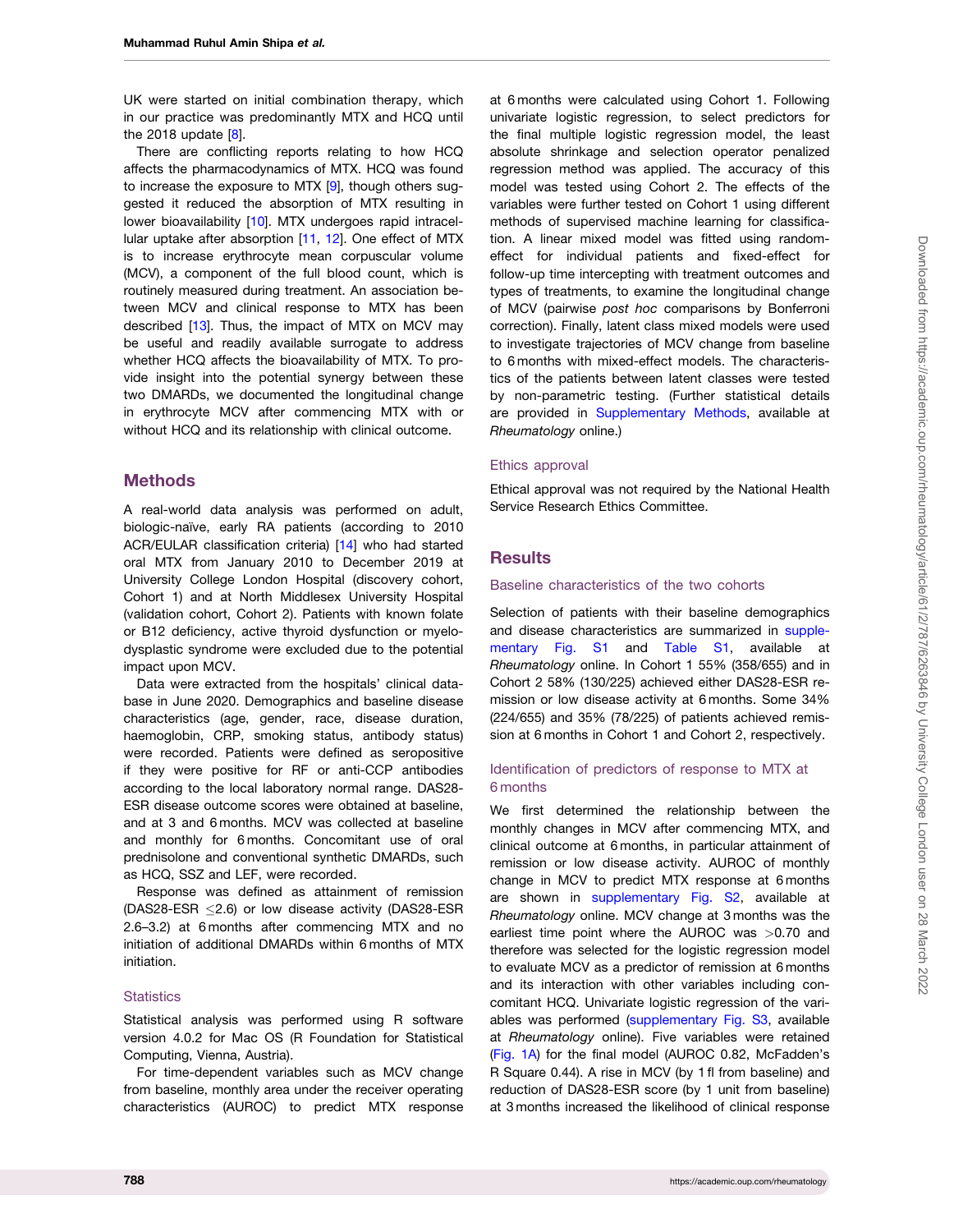<span id="page-2-0"></span>FIG. 1 HCQ boosts the MCV elevation caused by MTX, which is associated with improved clinical outcome (Cohort 1)



(A) Multiple logistic regression using variables selected by least absolute shrinkage and selection operator regression to predict MTX response (defined as remission or low disease activity, DAS28-ESR < 3.2) at 6 months. (B) Changes in MCV after initiation of MTX with or without HCQ stratified by responder (R) vs non-responder (NR) status. Linear mixed model was used to estimate mean changes of MCV at each time point from baseline. Mean changes (shown in the boxes) with 95% CI are shown in the plot. A heatmap demonstrating P-values of pairwise comparisons of MCV increase (at monthly intervals) between the treatment and response groups is also shown. MCV: mean corpuscular volume; OR: odds ratio.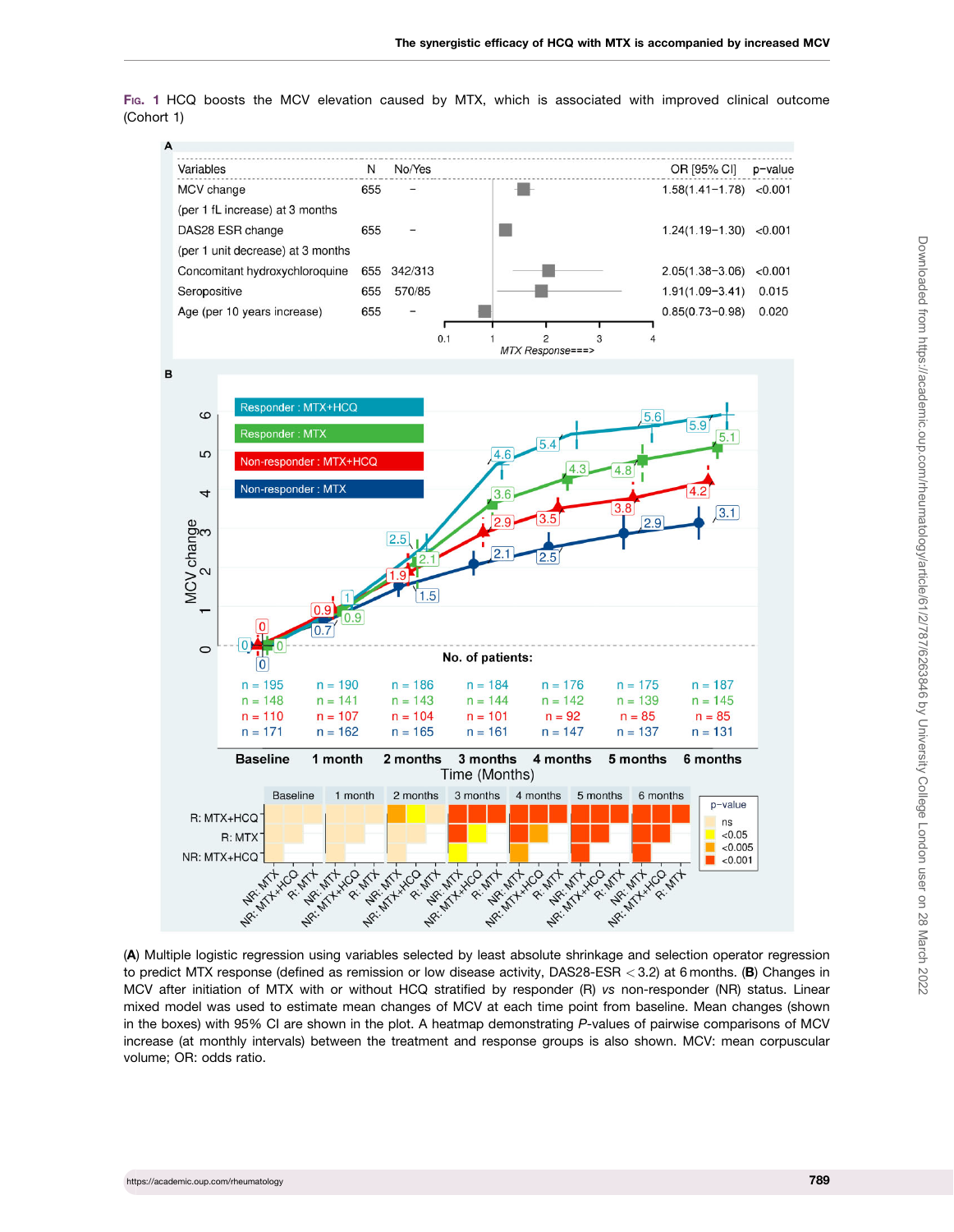<span id="page-3-0"></span>at 6 months by 58% (95% CI 41%, 78%,  $P < 0.001$ ) and 24% (95% CI 19%, 30%,  $P < 0.001$ ), respectively. Concomitant HCQ and positive antibody status predicted a favourable response to MTX at 6 months, with an odds ratio (OR) of 2.05 (95% CI 1.38, 3.06,  $P<0.001$ ) and 1.91 (95% CI 1.09, 3.41,  $P=0.015$ ), respectively. In contrast, the likelihood of MTX response was reduced with increasing age, OR of 0.85 (95% CI 0.73, 0.98,  $P=0.02$ ). The final selected model revealed an accuracy of 81% (95% CI 76%, 86%) with respect to predicting clinical response at 6 months, when the model generated from Cohort 1 (training set) was tested on Cohort 2 (specificity 90% and sensitivity 70%). The model accuracy reduced to 70% when MCV change at 3 months was removed from the model but was unaffected when DAS28-ESR was removed [\(supplemen](https://academic.oup.com/rheumatology/article-lookup/doi/10.1093/rheumatology/keab403#supplementary-data)[tary Table S2,](https://academic.oup.com/rheumatology/article-lookup/doi/10.1093/rheumatology/keab403#supplementary-data) available at Rheumatology online).

To account for potentially different treatment strategies for patients according to seropositivity, we analysed the treatment response stratified by antibody status. Propensity scores were estimated for each patient using logistic regression adjusted for age, disease duration, sex, smoking status, baseline DAS, CRP at baseline, dose of MTX, and other DMARDs and their dose. Seropositivity still showed a favourable effect on response, with an OR of 1.51 (95% CI 1.12, 2.36, P  $=0.027$ ), and is consistent with previous findings [\[15](#page-6-0)].

After testing different machine-learning approaches ([supplementary Fig. S4A and B](https://academic.oup.com/rheumatology/article-lookup/doi/10.1093/rheumatology/keab403#supplementary-data), available at Rheumatology online) the top two performing methods support vector machine and logistic regression—were selected. MCV change at 3 months had the highest importance score using the support vector machine method [\(supplementary Fig. S5A,](https://academic.oup.com/rheumatology/article-lookup/doi/10.1093/rheumatology/keab403#supplementary-data) available at Rheumatology online), whereas DAS28-ESR was the most important followed by MCV change at 3 months using logistic regression [\(supplementary Fig. S5B](https://academic.oup.com/rheumatology/article-lookup/doi/10.1093/rheumatology/keab403#supplementary-data), available at Rheumatology online).

The optimal cut-point for MCV increment was 3.5 fl, which predicted clinical response at 6 months (95% CI 3.5, 3.6) with a sensitivity of 62% and specificity of 81% ([supplementary Fig. S6](https://academic.oup.com/rheumatology/article-lookup/doi/10.1093/rheumatology/keab403#supplementary-data), available at Rheumatology online). A raised MCV of  $>3.6$  fl was not associated with increased adverse drug reactions, irrespective of whether this was combined with HCQ [\(supplementary](https://academic.oup.com/rheumatology/article-lookup/doi/10.1093/rheumatology/keab403#supplementary-data) [Figs S7 and S8](https://academic.oup.com/rheumatology/article-lookup/doi/10.1093/rheumatology/keab403#supplementary-data), available at Rheumatology online).

### HCQ boosts the increase in MCV by MTX and is associated with improved clinical outcome

Changes in MCV after initiation of MTX with or without HCQ, stratified by their clinical response status, are detailed in [Fig. 1B](#page-2-0) (Cohort 1). Responding patients on combination therapy (MTX and HCQ) had an accelerated rise in MCV, compared with non-responders, from month 2 ([Fig. 1B\)](#page-2-0). Patients responding to MTX monotherapy had a significant difference in MCV change compared with MTX monotherapy non-responders from month 3. A rise in MCV also occurred in patients who did not respond to the combination compared with

those who did not respond to MTX monotherapy, though this change in MCV was less than with responding patients. Similar trends were observed in Cohort 2 ([supplementary Fig. S9A and B,](https://academic.oup.com/rheumatology/article-lookup/doi/10.1093/rheumatology/keab403#supplementary-data) available at Rheumatology online).

Five latent classes were identified in Cohort 1 using latent class mixed modelling ([Fig. 2](#page-4-0)) and named based on changes in MCV measured in fl. The most prevalent class was the 'MCV increase  $>5$ ' group ( $N = 306, 47\%$ ), followed by the 'MCV increase  $\lt 5$ ' group ( $N = 212$ , 32%) ([Fig. 2A and B\)](#page-4-0). A much smaller class, 'Fall in MCV' ( $N = 21$ , 3%), was not present in the responder group [\(Fig. 2C\)](#page-4-0). Four latent classes were identified when the analysis was confined to patients receiving MTX monotherapy: the 'Fall in MCV' class was not present. The same five latent classes remained when patients receiving the MTX and HCQ as a combination were analysed separately. In the 'MCV increase >5' class, there were five times more responders compared with nonresponders (254 responders vs 52 non-responders, Fisher's exact test  $P < 0.001$ ) ([supplementary Fig. S10,](https://academic.oup.com/rheumatology/article-lookup/doi/10.1093/rheumatology/keab403#supplementary-data) available at Rheumatology online). In contrast, the vast majority of patients in the 'No change' class were nonresponders (87 non-responders vs 6 responders, Fisher's exact test  $P < 0.001$ ) and no responders were contained within the 'Fall in MCV' class. The 'MCV increase >5' class contained a significantly larger proportion of patients who responded to the combination of HCQ and MTX (97%; 146 responders vs 4 nonresponders) compared with the proportion responding to MTX monotherapy (69%; 108 responders vs 48 nonresponders), with a p-value of  $< 0.001$  [\(Fig. 2D\)](#page-4-0).

The OR of response to treatment was 16.2 (95% CI 5.7, 46.4,  $P<0.001$ ) in those receiving combination therapy classified within the 'MCV increase >5' class compared with MTX monotherapy.

The same five latent class model was applied to Cohort 2. The 'Fall MCV' class was not observed ([sup](https://academic.oup.com/rheumatology/article-lookup/doi/10.1093/rheumatology/keab403#supplementary-data)[plementary Fig. S11A and B](https://academic.oup.com/rheumatology/article-lookup/doi/10.1093/rheumatology/keab403#supplementary-data), available at Rheumatology online]. The 'MCV increase 5–7.5' and 'MCV increase  $\langle 2.5'$  contained the majority of the patients, 95 (42%) and 85 (38%), respectively ([supplementary Fig. S11B,](https://academic.oup.com/rheumatology/article-lookup/doi/10.1093/rheumatology/keab403#supplementary-data) available at Rheumatology online). The few patients in the 'MCV increase  $>7.5$ ' class all responded to therapy ([supplementary Fig. S11C](https://academic.oup.com/rheumatology/article-lookup/doi/10.1093/rheumatology/keab403#supplementary-data), available at Rheumatology online). In the 'MCV increase 5–7.5' class, there was a higher number of responders  $(N = 81, vs 14$  nonresponders), and in the 'MCV increase <2.5' class, a higher number of non-responders  $(N = 66, \text{ vs } 19 \text{ res-}$ ponders) were present [\(supplementary Fig. S11D,](https://academic.oup.com/rheumatology/article-lookup/doi/10.1093/rheumatology/keab403#supplementary-data) available at Rheumatology online), with a P-value of  $<$ 0.001.

## **Discussion**

These data reveal HCQ as a key determinant of the relationship between increase in MCV and clinical response to MTX. The greatest increase in MCV occurred with concomitant HCQ, which was associated with better clinical outcome compared with MTX monotherapy.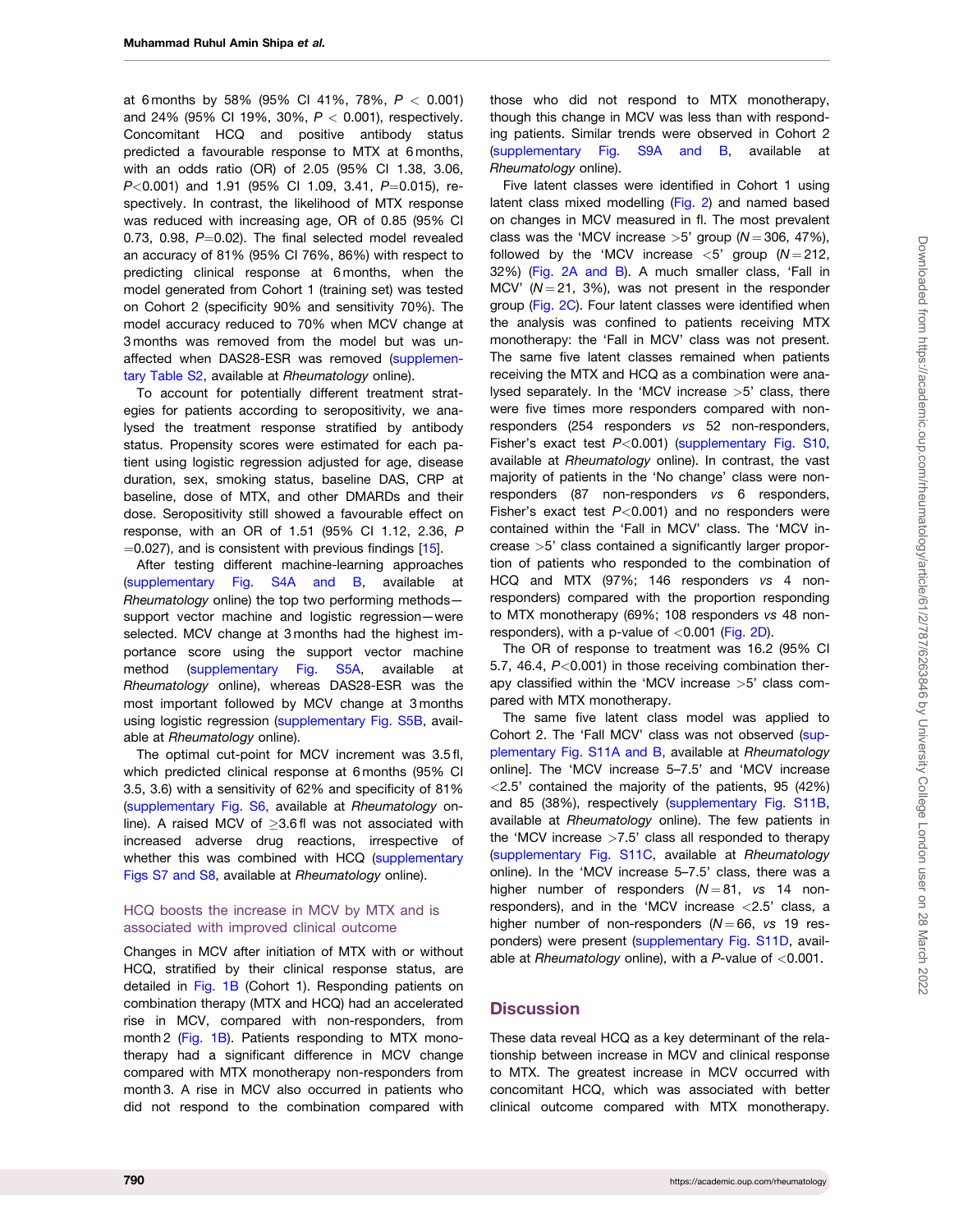

<span id="page-4-0"></span>FIG. 2 Trajectories of latent class of MCV change over 6 months after initiation of MTX (Cohort 1)

The five classes are: (i) Fall MCV: reduction in MCV; (ii) MCV <5: MCV increase <5 fl; (iii) No change: no MCV change; (iv) MCV >5: MCV increase >5 fl; and (v) Bi-phasic: initial reduction in MCV followed by an increase, from baseline. The number of patients in each class (A) and their MCV trajectories (B) are shown. (C) Stratification of the trajectories of the five-class model between non-responders and responders. (D) Mosaic plot illustrating cross-sectional distribution of patients from each latent class stratified by treatment response and treatment. MCV: mean corpuscular volume.

Using latent class modelling, a vastly greater proportion of responders to combination HCQ and MTX, compared with the proportion responding to MTX monotherapy, characterized the class with an MCV increase >5 fl. The accelerated increase in MCV, which occurred as early as month 2 after starting treatment with the combination, provides insight into the mechanism underpinning the therapeutic synergism between these two DMARDs as reported by others [[5](#page-5-0), [6](#page-5-0)].

The DAS at 3 months is well established as a critical therapeutic decision point and a strong predictor of MTX response at 6 months [\[16\]](#page-6-0). The early increase in MCV following MTX therapy represents an objective and routinely available measure that could supplement clinical assessment and facilitate rapid optimization of therapy. Its accuracy as a biomarker to predict remission or low disease activity at 6 months was greatest when concomitant HCQ was prescribed with MTX. Our data identify the threshold increase in MCV that would indicate increased likelihood of attainment of low disease activity or remission, providing a semi-quantitative tool to guide therapeutic decision making. It would be interesting to explore whether change in erythrocyte MCV can predict sustained clinical response beyond 6 months. Inadequate changes in MCV could also prompt clinicians to address treatment adherence. Its value as a biomarker is emphasized during the current pandemic, where objective clinical assessments have been more difficult to perform due to a restriction on face-to-face visits [\[17](#page-6-0)]. Indeed, these restrictions during the pandemic may influence hospitals to increase the number of virtual visits for patients with long-term conditions even after the pandemic has resolved.

The strength of our study is the addition of a validation cohort (Cohort 2) from a separate hospital to test the results found in our discovery cohort (Cohort 1). The folic acid dosage regimen of 5 mg once daily, five times a week, is identical in both cohorts, reducing the effect of this as a potential confounder. There are limitations due to the retrospective nature of our study. Alcohol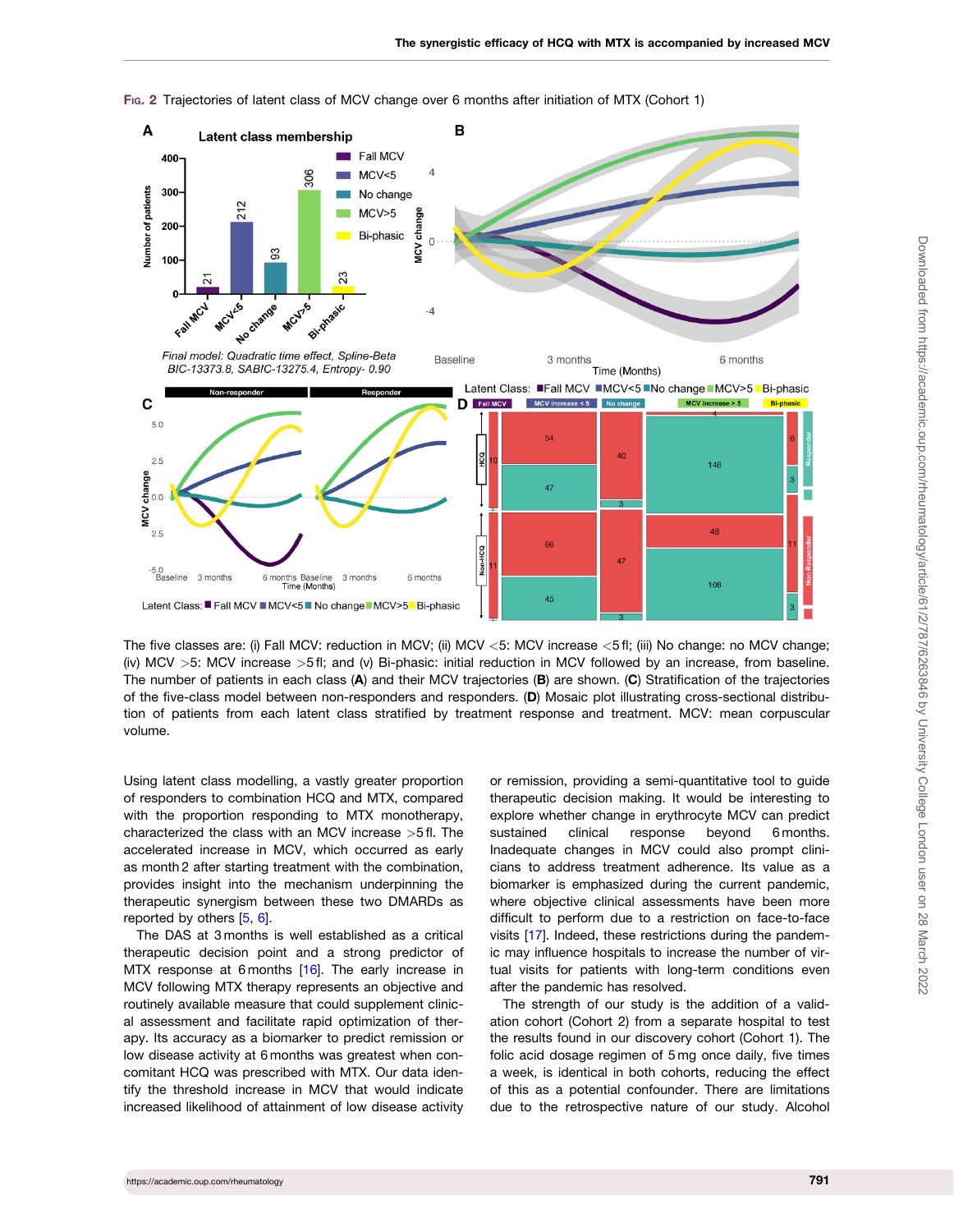<span id="page-5-0"></span>intake, diet and some concurrent medication can be an important confounder of MCV change. All patients are advised to restrict their alcohol intake when starting MTX, but alcohol consumption has not been taken into account in our analysis due to the paucity of data on baseline alcohol consumption or changes in alcohol consumption after starting MTX. Similarly, concomitant use of medications that can influence MCV (e.g. proton pump inhibitors [[18](#page-6-0)]) or dietary habits were not accounted for in the analysis. Use of i.m. CS was not available in our dataset, which may impact the shortterm response. None of these factors is likely to fully explain the apparent benefit of concomitant HCQ with MTX, and the association with clinical response and a rise in MCV. Treatment adherence is an important confounder that should be addressed in future studies. These results should be reproduced in cohorts with lower rates of RF and/or CCP positivity than the frequency of 86% we have reported.

Our study supports the therapeutic benefit of concomitant HCQ with MTX and also identifies MCV change as an accurate predictor of treatment response to MTX. This MCV change by MTX is accentuated by the addition of HCQ, providing a potential explanation for their therapeutic synergism. Further prospective studies are required to confirm these findings as well as research designed to explore the basis for the apparent interaction between MCV change, MTX/HCQ combination therapy and clinical response.

## Acknowledgements

The authors would like to thank Ms Mandy Greenwood for her assistance with the database. Authors' contributions: M.R.A.S., S.-A.Y. and M.R.E. were involved in the design of the study and data interpretation, and wrote the manuscript. M.R.A.S. performed the research, and collected and analysed the data. M.R.A.S. and D.M. collected and verified patient data and analysed the validation cohort. A.E.-T. cross-checked the statistical analysis. All authors reviewed and approved the manuscript's content before submission.

Funding: M.R.A.S. is funded by Versus Arthritis. S.-A.Y. is funded by the Royal College of Physicians, Rosetrees Trust, National Institute for Health Research University College London Hospitals (UCLH) Biomedical Research Centre, UCLH Charities and Versus Arthritis. M.R.E. is supported (in part) by the UCLH Biomedical Research Centre. None of the funding bodies has been involved in preparation of this manuscript.

Disclosure statement: The authors declare no conflicts of interest.

# Data availability statement

Data will be shared upon reasonable request whilst preserving patient anonymity.

# Supplementary data

[Supplementary data](https://academic.oup.com/rheumatology/article-lookup/doi/10.1093/rheumatology/keab403#supplementary-data) are available at Rheumatology online.

# **References**

- [1](#page-0-0) Smolen JS, Landewé RBM, Bijlsma JWJ et al. EULAR recommendations for the management of rheumatoid arthritis with synthetic and biological disease-modifying antirheumatic drugs: 2019 update. Ann Rheum Dis 2020; 79:685–99.
- [2](#page-0-0) Singh JA, Saag KG, Bridges SL Jr et al. 2015 American College of Rheumatology guideline for the treatment of rheumatoid arthritis. Arthritis Rheumatol 2016;68:1–26.
- [3](#page-0-0) Verschueren P, De Cock D, Corluy L et al. Methotrexate in combination with other DMARDs is not superior to methotrexate alone for remission induction with moderate-to-high-dose glucocorticoid bridging in early rheumatoid arthritis after 16 weeks of treatment: the CareRA trial. Ann Rheum Dis 2015;74:27–34.
- [4](#page-0-0) Hazlewood GS, Barnabe C, Tomlinson G et al. Methotrexate monotherapy and methotrexate combination therapy with traditional and biologic disease modifying antirheumatic drugs for rheumatoid arthritis: abridged Cochrane systematic review and network meta-analysis. BMJ (Clin Res Ed) 2016;353:i1777.
- [5](#page-0-0) Schapink L, van den Ende CHM, Gevers LAHA, van Ede AE, den Broeder AA. The effects of methotrexate and hydroxychloroquine combination therapy vs methotrexate monotherapy in early rheumatoid arthritis patients. Rheumatology (Oxford) 2018;58:131–4.
- [6](#page-0-0) Steunebrink LMM, Versteeg GA, Vonkeman HE et al. Initial combination therapy versus step-up therapy in treatment to the target of remission in daily clinical practice in early rheumatoid arthritis patients: results from the DREAM registry. Arthritis Res Ther 2016;18:60.
- [7](#page-0-0) National Institute for Health and Clinical Excellence. The Management of rheumatoid arthritis in adults (NICE clinical guideline 79). 2009. Publication date: 25 February 2009.<https://wwwniceorguk/guidance/cg79> (9 December 2015, date last accessed).
- [8](#page-1-0) National Institute for Health and Care Excellence. Rheumatoid arthritis in adults: management (NICE guideline NG100). 2018. Publication date: 11 July 2018. <https://wwwniceorguk/guidance/ng100> (12 October 2020, date last accessed).
- [9](#page-1-0) Carmichael SJ, Beal J, Day RO, Tett SE. Combination therapy with methotrexate and hydroxychloroquine for rheumatoid arthritis increases exposure to methotrexate. J Rheumatol 2002;29:2077–83.
- [10](#page-1-0) Schrezenmeier E, Dörner T. Mechanisms of action of hydroxychloroquine and chloroquine: implications for rheumatology. Nat Rev Rheumatol 2020;16:155–66.
- [11](#page-1-0) Brown PM, Pratt AG, Isaacs JD. Mechanism of action of methotrexate in rheumatoid arthritis, and the search for biomarkers. Nat Rev Rheumatol 2016;12:731–42.